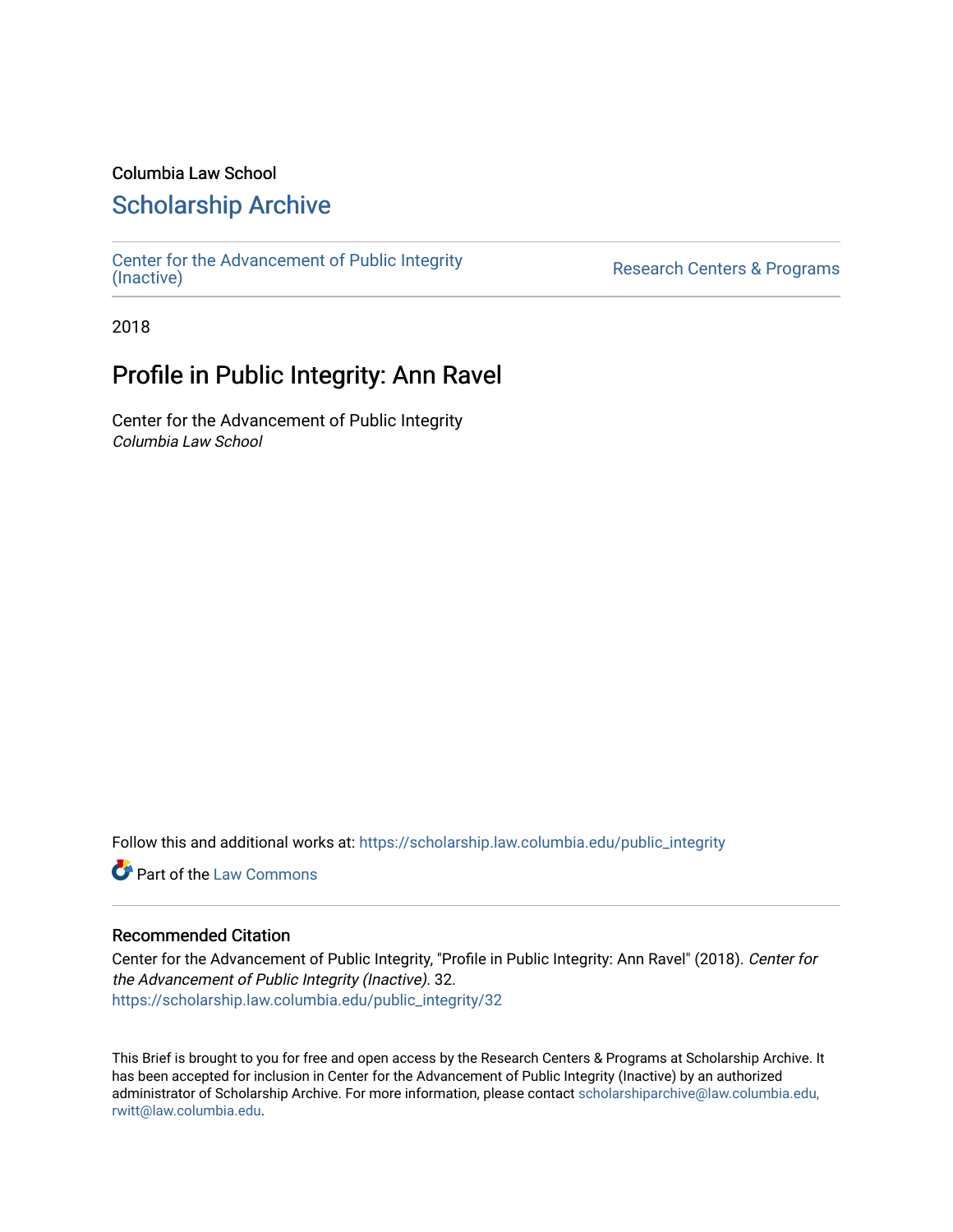# **Profile in Public Integrity:**

## **Ann Ravel Former Chair, Federal Election Commission**

*Ann M. Ravel was nominated to the [Federal Election Commission](https://www.fec.gov/) (FEC) by President Barack Obama on June 21, 2013. After her appointment received the unanimous consent of the United States Senate, Ms. Ravel joined the Commission on October 25, 2013. She served as Chair of the Commission for 2015 and Vice Chair for 2014 before leaving in 2017. Previously, Ms. Ravel served as Chair of the [California Fair Political Practices Commission](http://www.fppc.ca.gov/) (FPPC), to which Governor Edmund* 



*G. Brown, Jr. appointed her. Before joining the FPPC, Ms. Ravel served as Deputy Assistant Attorney General for Torts and Consumer Litigation in the Civil Division of the United States Department of Justice. Ms. Ravel also worked as an attorney in the Santa Clara County Counsel's Office, ultimately serving as the appointed County Counsel from 1998 until 2009. Ms. Ravel is currently a lecturer at Boalt Hall School of Law at UC Berkeley.* 

#### **In your long and distinguished ethics oversight career, you have chaired both the FPPC and the FEC. What accomplishments are you most proud of in each of those jobs?**

Working in agencies dedicated to the ideal of public service and ensuring that the public has trust and confidence in government is incredibly rewarding. I consider the work in ethics agencies to be consumer protection – the public's expectation that government is working for the people and their interests, and not for the self-interest of the officials or employees, is our mandate.

While at the FPPC, I began a project to streamline unclear regulations to make them understandable in order for all officials to comply without having to hire a lawyer to explain the rules. I was also proud of a case in which the FPPC took immediate legal action to find the source of a large "Dark Money" contribution in California, so that voters would be informed about who was trying to sway the election. This case was very rewarding. We fulfilled our mission on a very important matter, did not delay, and in only a few weeks were able to obtain an order from the California Supreme Court requiring disclosure.

The FEC is a much more challenging environment than the FPPC, due to deadlocks on the Commission which meant that major violations of campaign finance law went unpunished. But I am fortunate to have been able to call attention to this dysfunction at a very important Federal agency. This resulted in greater awareness of a little known agency, and sparked reform legislation. I am very proud, also, of my efforts which resulted in the US Digital Service working with FEC staff to overhaul the website to provide more user friendly campaign finance information.

#### **What were the most prominent obstacles you faced while at the FPPC and the FEC? In dealing with these challenges, what insights have you gained that could benefit other ethics oversight bodies?**

The issues at the FPPC and the FEC were very different. The FPPC is a relatively small agency, and at the time I was there, the budget constraints were severe. However, my goal was to improve the agency's website to be able to provide more information to the public. The FPPC was the repository of important financial interest forms filed by public officials, but they were not easily accessible. So I turned to a technology for public service groups, Code for America, hoping to engage a fellow to work with the Agency to improve the site. But because of outmoded contracting laws, this was stymied. Instead, I worked with Code for America to sponsor a hackathon to create a way